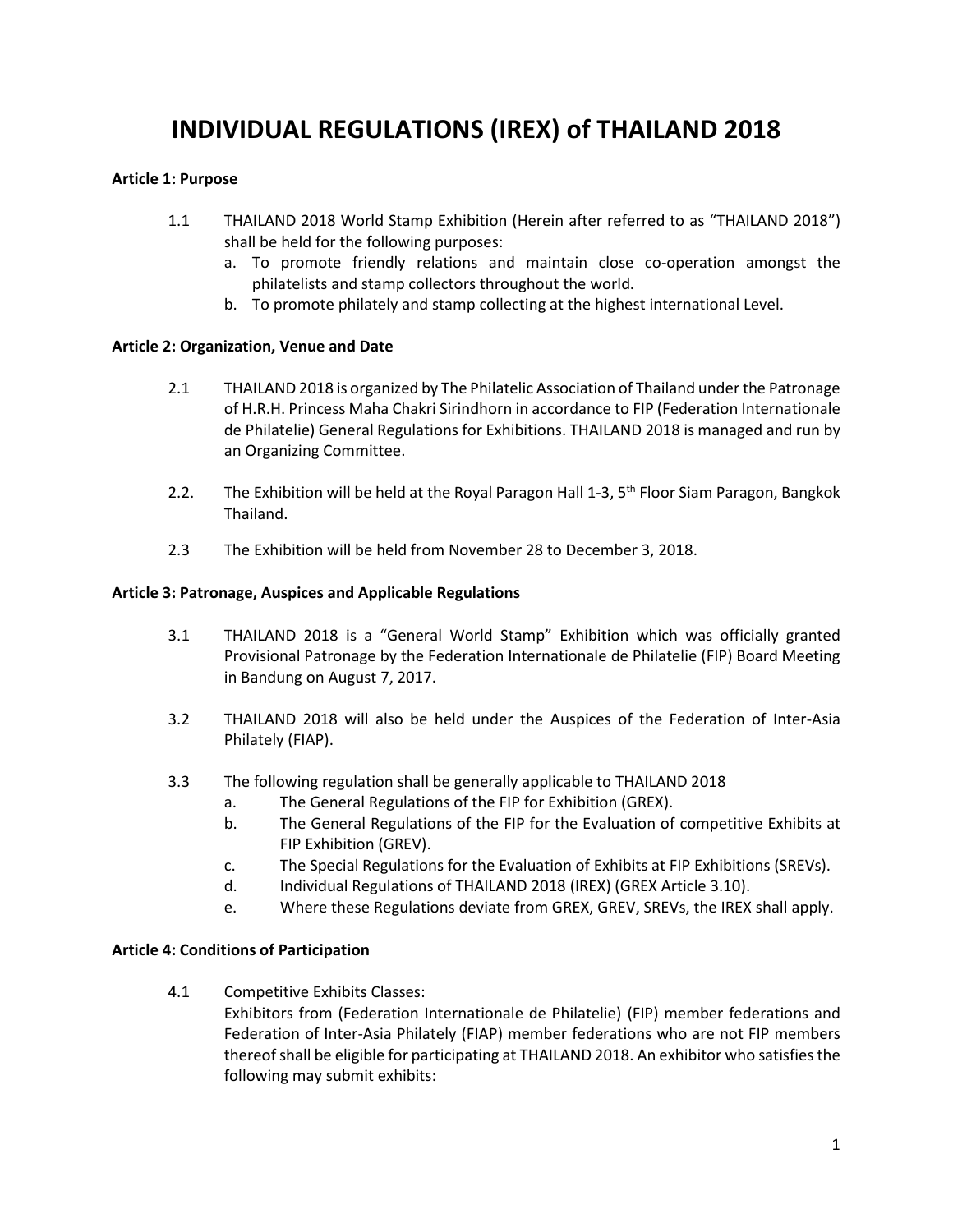Entries winning at least a vermeil award at the National exhibitions (for classes 2-9, 10B-C, and 13 under Article 5.2).

The Regulations governing the conditions of participation of exhibitions are stated in the Articles 9-19 of GREX.

4.2 Non-Competitive Classes: Entries in non-competitive classes (including Court of Honour) shall be by special invitation at the discretion of the Organizing Committee.

## **Article 5: Exhibition Classes**

| 5.1      | Non-Competitive Exhibits (By Invitation)<br>A Court of Honour (including FIP Grand Prix Club Display)<br><b>B Other Non-Competitive</b>                                                               |
|----------|-------------------------------------------------------------------------------------------------------------------------------------------------------------------------------------------------------|
| 5.2      | <b>Competitive Exhibits Classes</b>                                                                                                                                                                   |
| Class 1: | FIP Championship Class<br>For exhibit that have been awarded three Large Gold medals, in three different years, at<br>World Exhibitions held under FIP Patronage over the last ten years (2008 -2017) |
| Class 2: | <b>Traditional Philately</b><br>A) National Class (Thailand)<br>B) Asia, Oceania and Africa<br>C) Europe<br>D) America                                                                                |
| Class 3: | Postal History<br>A) National Class (Thailand)<br>B) Asia, Oceania and Africa<br>C) Europe<br>D) America                                                                                              |
| Class 4: | <b>Postal Stationery</b>                                                                                                                                                                              |
| Class 5: | Aerophilately                                                                                                                                                                                         |
| Class 6: | Astrophilately                                                                                                                                                                                        |
| Class 7: | <b>Thematic Philately</b><br>Exhibits will be classified under:<br>A) Nature<br>B) Culture                                                                                                            |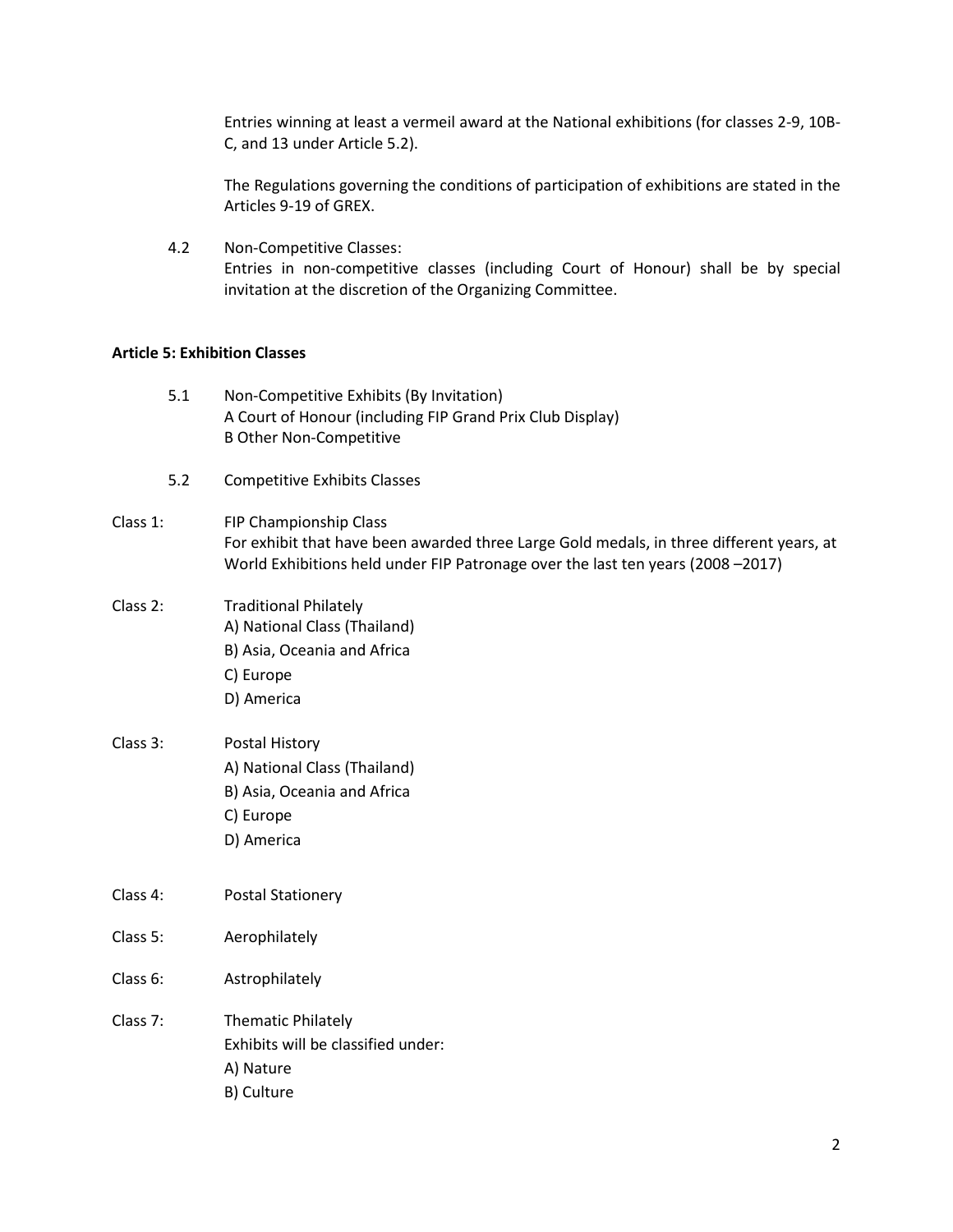#### C) Technology

**Please indicate clearly in the Exhibit Application Form as to the sub-class (A, B or C) the exhibit is entering.**

- Class 8: Maximaphily
- Class 9: Revenue
- Class 10: Youth Philately Age for Group A 10-15 years old Age for Group B 16-18 years old Age for Group C 19-21 years old (All ages as of January 01, 2018)
- Class 11: Philatelic Literature

A) Philatelic books and research papers (published on or after January 01, 2013)

B) Philatelic magazines and periodicals (the whole annual volume issued after January 01, 2016)

C) Catalogues (published after January 01, 2016)

# **Exhibitors are requested to fill in the particulars stated in the "Philatelic Literature Exhibit Information Form", in addition to the "Exhibit Application Form"**

Class 12: One-Frame Exhibit

Exhibits in this class should be based on a narrow subject that is best treated as One frame. An extract from a past International award winning multiple frame exhibits (5 to 8 frames) to One Frame is not allowed.

Awards are presented by Points (60 points to 100 points) and awarded by certificates only. No medals will be awarded.

Certificate of Participation will be given to exhibits attaining less than 60 points

Exhibits will be classified under: A) Traditional B) Postal History C) Postal Stationery D) Aerophilately E) Astrophilately F) Thematic G) Maximaphily

H) Revenue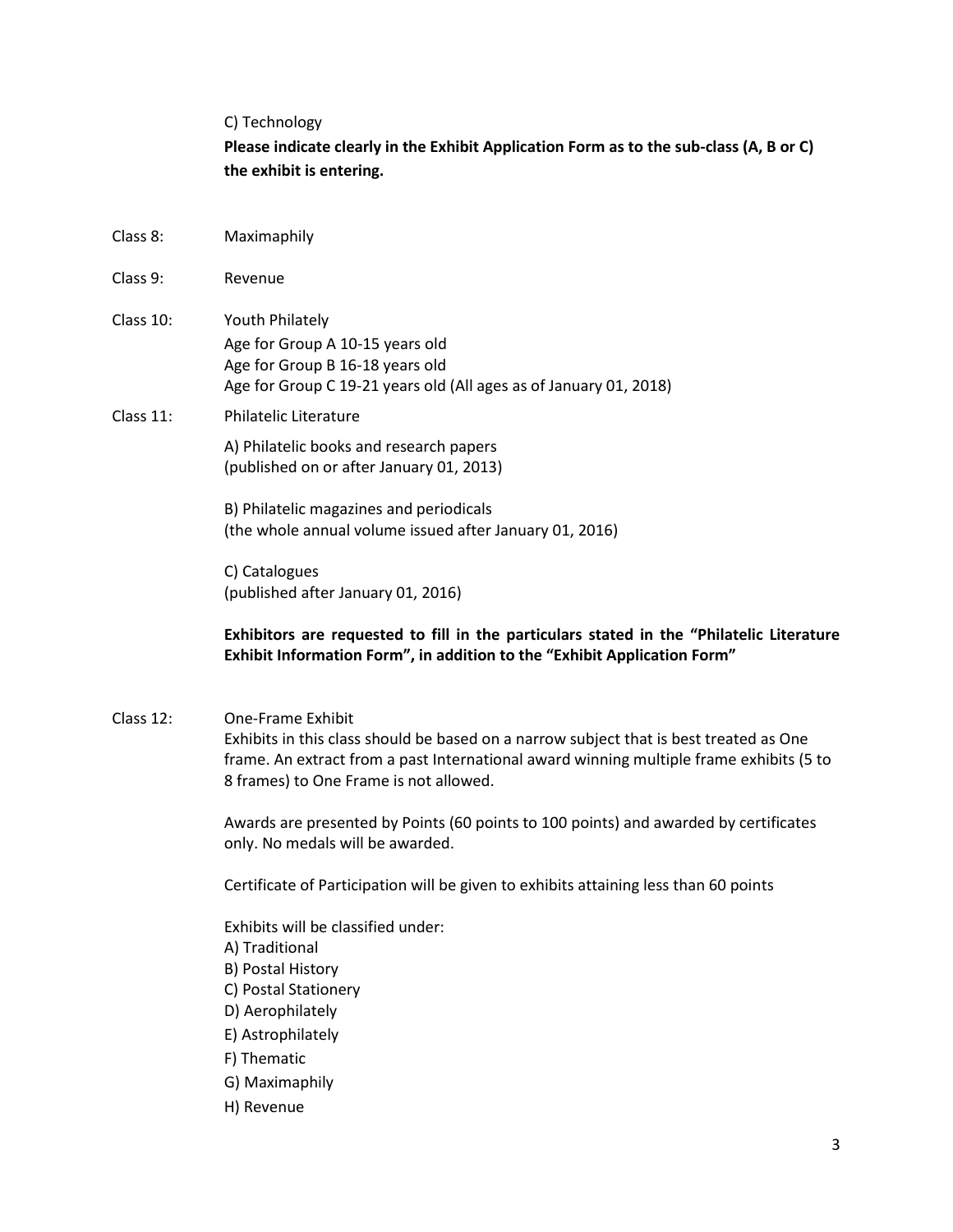# **Please indicate clearly in the Exhibit Application Form as to the sub-class (A, B, or C, etc) the exhibit is entering.**

## Class 13: Modern Philately (1980 to date)

The objectives are to encourage collectors of Modern Philatelic materials to exhibit at the highest level and to demonstrate to the Postal Administrations that there are an extensive body of philatelists who collect and study materials issued since 1980s.

The Organizing Committee is making this class available for exhibits complying with the FIP special regulations for (A) Traditional Philately, (B) Postal History and (C) Postal Stationery.

Qualifying exhibits for the Modern Philately must contain philatelic materials issued by the Postal authorities since 1980s.

Modern Philately exhibits will be judged according to the respective FIP SREVs currently in force for the above-mentioned three FIP classes.

The distribution of points available recognize that Modern Philatelic material is worthy of study and in many instances is difficult to acquire, treat and present while the short passage of time since their issue has not provided an accurate indication of importance or rarity.

FIP medals will be awarded to the appropriate exhibit and they will be recorded in the FIP Awards records. Certificate of Participation will be given to exhibits attaining less than 60 points.

Acceptance of entry into the Modern Philately for THAILAND 2018 will be based on the recommendation of national commissioners and at the discretion of the THAILAND 2018 Organizing Committee. Acceptance of any entries in the Modern Philately will not preclude acceptances of entries in any other class. All other requirements of the THAILAND 2018 IREX will apply.

Class 14: Open Philately

#### **Article 6: Judging of Exhibits and Award**

6.1 Exhibits in the Competitive Classes will be judged by appointed and accredited FIP judges in accordance with the principles laid down in the GREV and SREVs. Any deviation in judging system has to have the prior approval of the FIP Board.

#### **Article 7: Frame Size and Allotment of Frames**

7.1 The exhibition frame at THAILAND 2018 shall be 97cm x 120cm. Each frame shall have a capacity for 16 (four sheets in four rows) album pages, 23cm x 29cm each in size (maximum) including their protective mount. Album pages slightly exceeding the said size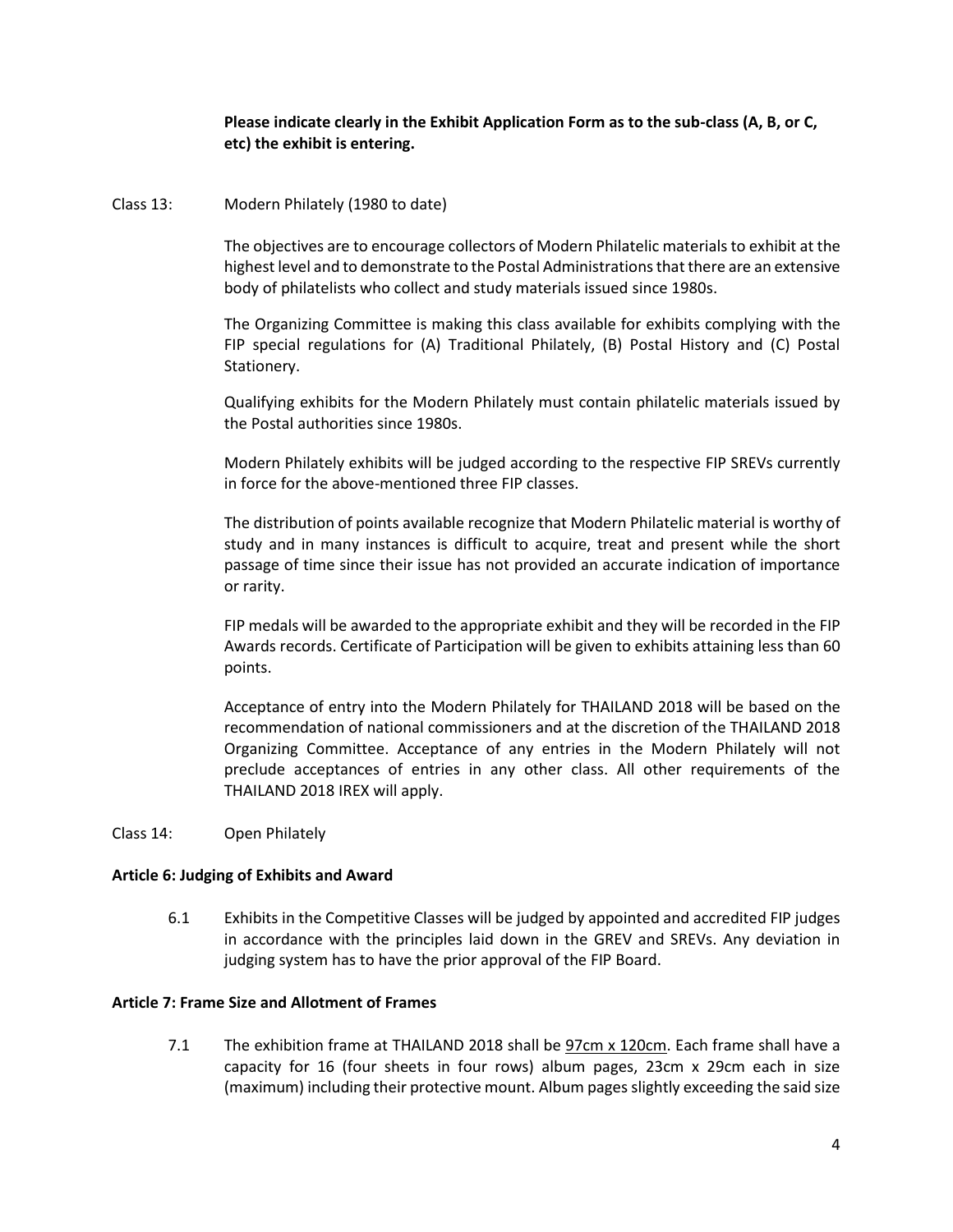shall be accepted if the pages can be overlapped in the frame, in which case, the Organizing Committee shall not be responsible for any loss of, or damage to, the pages.

- 7.2 All exhibits must be mounted on white pages. **No exhibit mounted on dark colored or black pages will be accepted.**
- 7.3 The original copy of Expertizing Certificate must be placed at the disposal of the Jury by inserting it at the back of the page. **A small letter © is to be denoted at the right bottom corner of the display sheet.**
- 7.4 Every exhibit shall be allowed five (5) or eight (8) frames(with the exception of the classes 10, 11,12 and 13) according to GREX Articles 6.3 and 6.4.

Class 10: Youth Philately Groups

|                              | A: $1 - 3$ frames |
|------------------------------|-------------------|
|                              | $B: 2 - 4$ frames |
|                              | $C: 3 - 5$ frames |
| Class 12: One-Frame Exhibits | 1 frame           |
| Class 13 Modern Philately    | 5 frames          |

## **Article 8: Application and Acceptance**

- 8.1 Exhibitors shall submit one Exhibit Application Form for each exhibit applied for through the Commissioners of their respective countries, as provided for in Articles 11 and 21 of GREX.
- 8.2 The Organizing Committee, with the advice of the FIP Consultant, shall have the authority to accept or reject entries without specifying the reason therefore.
- 8.3 Exhibit Application Forms duly filled shall be submitted through the respective Commissioners to the Commissioner General **not later than March 15, 2018**. When submitting the Exhibit Application Form, the exhibitor shall attach a copy of the introductory page, in one of the FIP's official languages.
- 8.4 Exhibitors may enter exhibits under a pseudonym. However, their true identities must be notified to the Organizing Committee (GREX Article 16).
- 8.5 Notification of acceptance or rejection shall be sent to the applicants through their respective Commissioners **not later than May 30, 2018.**
- 8.6 The Commissioners are to collect the participation fee from the exhibitors, and shall remit to the Organizing Committee by **August 28, 2018.**
- 8.7 Each exhibit shall be listed in the exhibition catalogue under its given title as stated in the application form.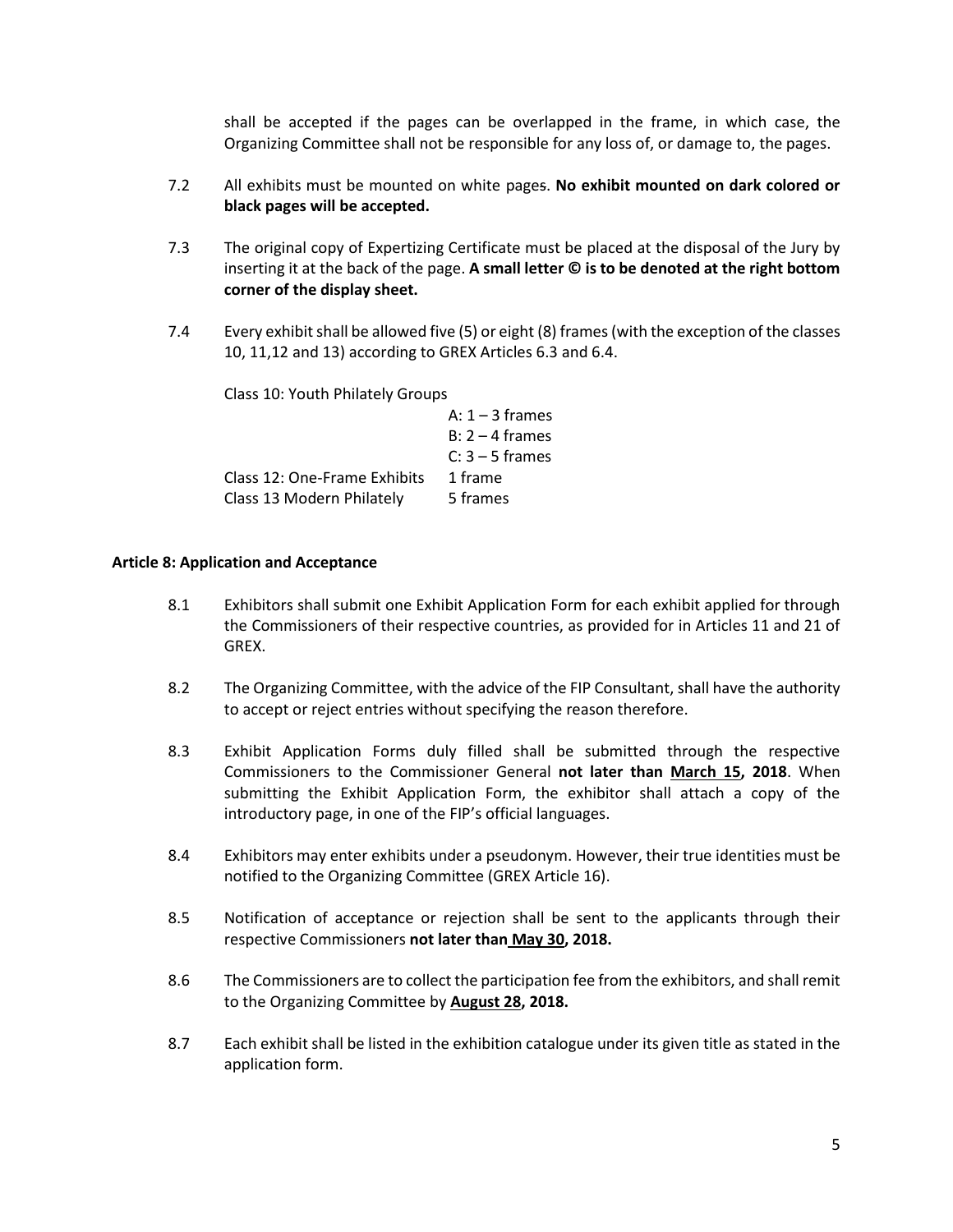8.8 When the title of the exhibit differs from the past (irrespective of minor or major changes), **the previous title of the exhibit must be stated in the Exhibit Application Form.** Furthermore the FIP created Exhibitor's Identity Number must be stated. This ID number could be obtained from the Secretary of your Federation. The FIP Secretariat circulates annually "a list of Awards and ID Nos for all exhibitors" of the member federation concerned, together with the annual membership dues invoice.

## **Article 9: Participation Fee**

- 9.1 There is no fee for Non-Competitive Class entries.
- 9.2 The participation fee for Competitive Classes (except Classes 10, 11 & 12) will be US\$80 per frame.
- 9.3 The participation fee for Youth Philately Class (Class 10) is free.
- 9.4 The participation fee for Philatelic Literature (Class 11) is US\$90 per exhibit.
- 9.5 The participation fee for One-Frame Exhibit (Class 12) is US\$100 per exhibit.

# **Article 10: Handling of Exhibits**

- 10.1 In the event an exhibit is delivered late or fails to be delivered, or in the event the page size does not comply with the provisions of Article 7.1, the exhibit will not be judged and the participation fee shall not be refunded.
- 10.2 Each exhibit page shall be placed in a transparent protective cover and numbered in a consistent manner, in the lower right hand corner margin.
- 10.3 The Organizing Committee shall certify the receipt of the exhibits to the exhibitors or the Commissioners.
- 10.4 The Organizing Committee shall distribute exhibit envelopes and exhibit inventory forms through the Commissioners to the exhibitors.
- 10.5 Each and every exhibit shall be forwarded in the envelope provided (one envelope is allotted per frame). The exhibit inventory form shall be put in the envelope for the first frame.
- 10.6 The Organizing Committee strongly recommends that all exhibits are delivered by hand by the National Commissioners. **Personal delivery by hand by the exhibitors (or his/her friends) are not allowed.**
- 10.7 Exhibitors in the Philatelic Literature Class (Class 11A, 11B and 11C) must send two copies of each title or volume – none of these are returnable. Periodicals shall exhibit a complete volume or year. Philatelic Literature exhibits must be received by the Organizing Committee **no later than October 31, 2018**, in order that preliminary judging may take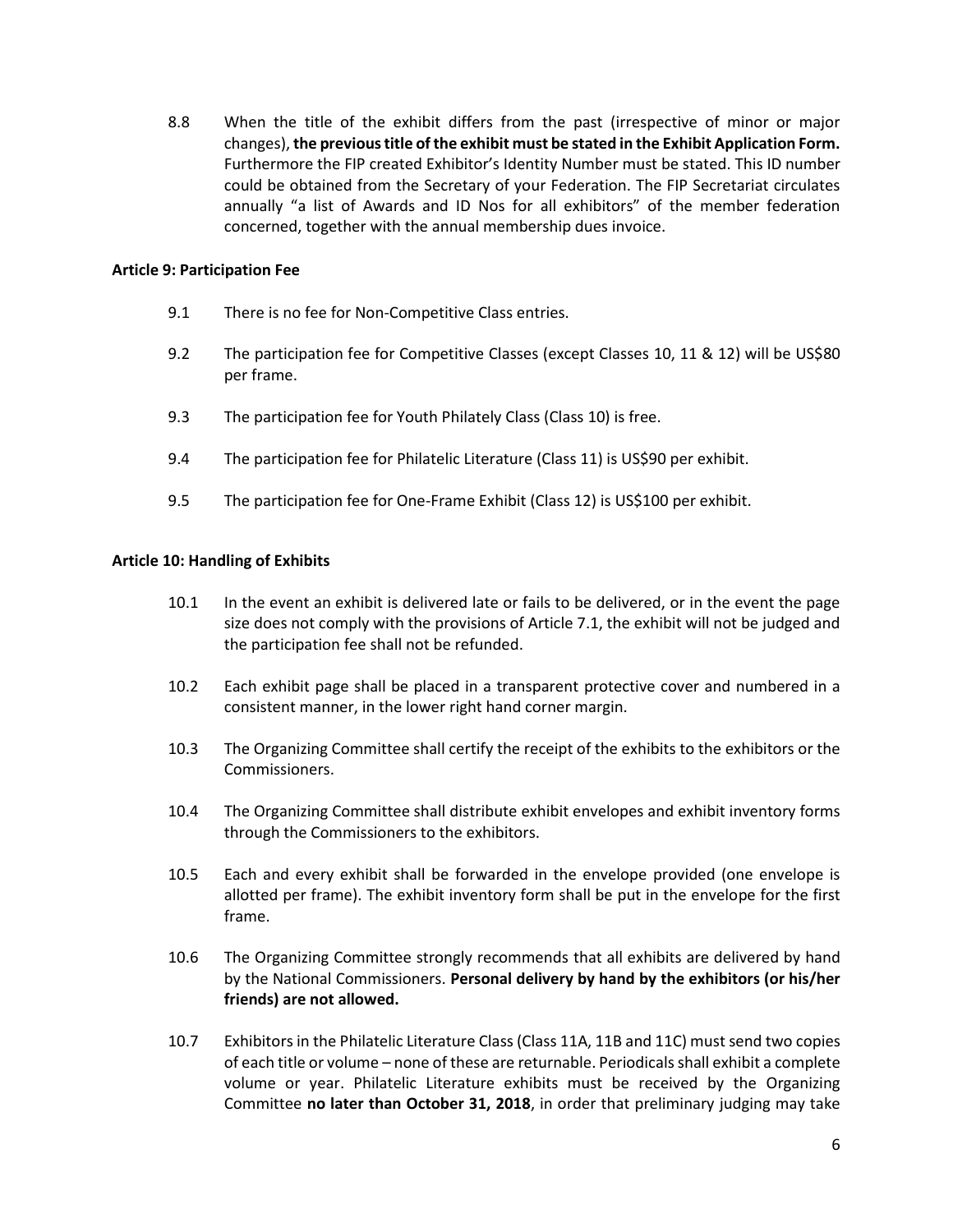place. The Literature exhibits will not be returned. One set each of the exhibits will be kept by the Organizing Committee and the other to be sent to FIP, mail charges to be born by the Organizing Committee.

10.8 The address to which Philatelic Literature exhibits must be sent is the Organizing Committee of THAILAND 2018 World Stamp Exhibition. The address of the Organizing Committee is stated under article 17.1.

# **Article 11: Mounting and Dismounting of Exhibits**

- 11.1 The mounting and dismounting of the exhibits shall be undertaken by the Organizing Committee. In the event the exhibitor or Commissioner requests to mount or dismount his exhibit, the Organizing Committee shall provide the directions and conditions under which this may be undertaken.
- 11.2 The exhibitor or Commissioner shall pay for the costs of (a) delivering his exhibit to the Exhibition site as well as (b) collecting his exhibit at the close of the Exhibition from the Exhibition site and returning to his country.
- 11.3 Dispatching exhibits to the Organizing Committee and returning of exhibits by means of Air Cargo are not allowed.
- 11.4 No complaints after the dismounting and return of the exhibit to the exhibitor or Commissioner will be entertained by the Organizing Committee.
- 11.5 Requests for return, dismounting etc of the exhibits during the Exhibition period shall not be accepted.

#### **Article 12: Customs Regulations**

12.1 The Organizing Committee shall establish simplified customs procedures through the customs consultative committee, and details of the applicable custom regulations shall be sent to the exhibitor / Commissioner in each country.

#### **Article 13: Security Measures**

- 13.1 The Organizing Committee shall take all appropriate measures to ensure the security of the exhibits from arrival to return thereof. However, the Organizing Committee shall not be liable for any loss or damage to an Exhibit that might occur during the transportation to and from the exhibition; from receipt to return of the Exhibit; and during the exhibition.
- 13.2 After the exhibit is mounted by the Organising Committee, the National Commissioner is required to check that all pages and philatelic items are intact. In the event of any missing items, the National Commissioner must inform the Organising Committee immediately. A confirmation form shall be signed by the National Commissioner to be returned to the Organising Committee to confirm that the exhibit mounted is in order. This procedure is to be executed prior to the Opening day of the exhibition, except where an Exhibit is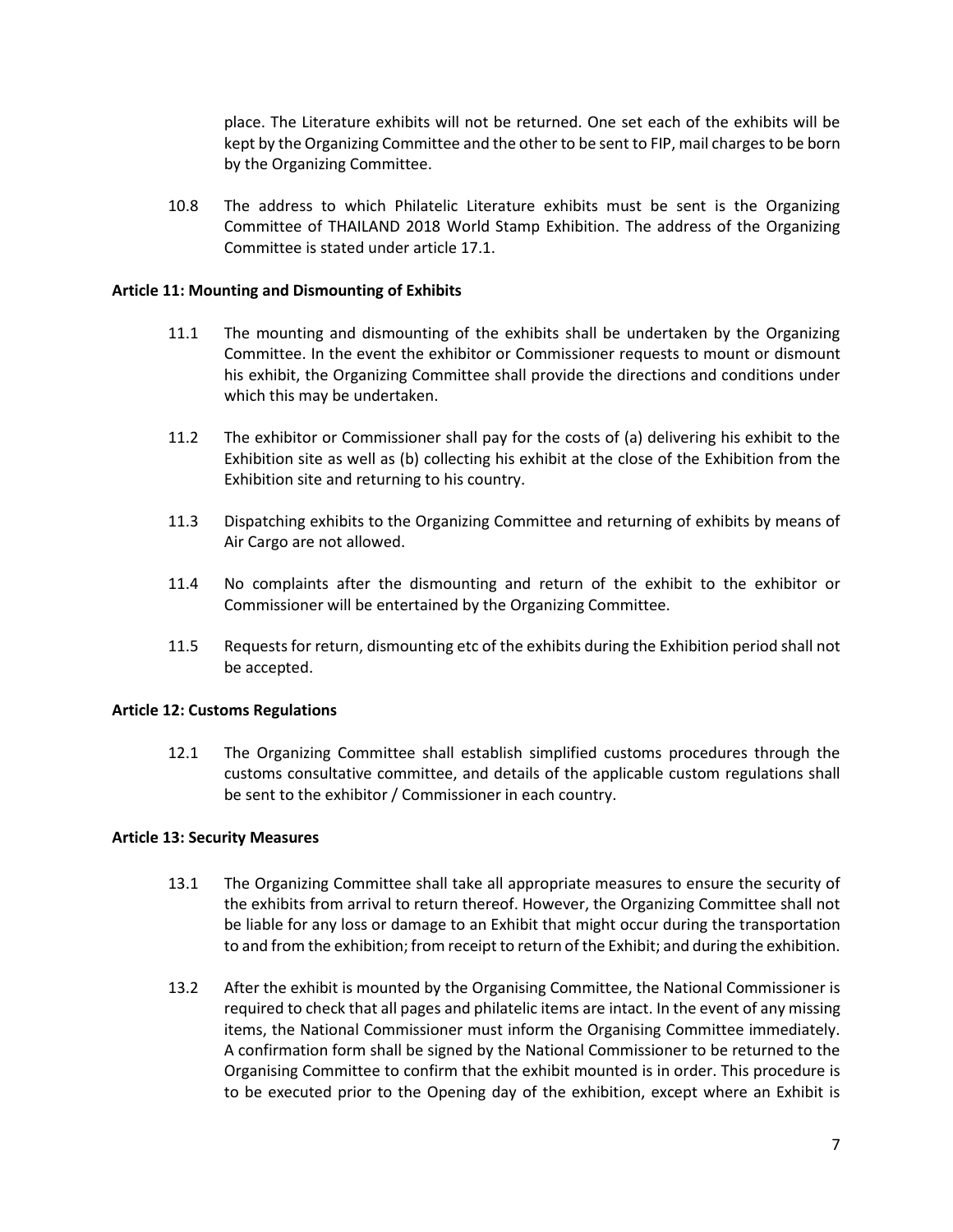received after the Opening day when such report shall be made at the soonest opportunity.

13.3 Every exhibitor has to insure his or her exhibit at own expense (GREX Article 50.2).

# **Article 14: Expert Group (GREX Article 45)**

14.1 An Expert Group will be appointed by the THAILAND 2018 Organizing Committee in consultation with the FIP Consultant.

## **Article 15: Rights of Organizing Committee**

- 15.1 Every exhibitor applying to exhibit at THAILAND 2018 is deemed to have accepted the stipulations of the IREX.
- 15.2 The Organizing Committee shall have the right to revise the IREX through consultation with the FIP Consultant. Exhibitors shall be promptly notified of any of such revisions either directly or through his Commissioner.
- 15.3 The Organizing Committee shall have the right to adjudicate any problems arising that are not covered by FIP Regulations or by the IREX, and its decisions shall be final.

## **Article 16: Acceptance of these Regulations**

- 16.1 By signing the Exhibit Application Form, the exhibitor shall be deemed to accept the stipulations of the IREX, GREX, GREV and SREVs.
- 16.2 In the event of any discrepancies in the text arising from translation, the English text shall prevail.
- 16.3 Any legal cases arising shall be settled within the jurisdiction of the Court of Thailand.

#### **Article 17: Addresses**

| 17.1 | The Organizing Committee of THAILAND 2018 |                                                                          |  |  |  |
|------|-------------------------------------------|--------------------------------------------------------------------------|--|--|--|
|      | Address                                   | : PAT, 2 <sup>nd</sup> Floor Operation Building, Samsen Nai Post Office, |  |  |  |
|      |                                           | 1553 Phaholyothin Road, Phayathai, Bangkok 10400, THAILAND               |  |  |  |
|      | Telephone                                 | :6622781034                                                              |  |  |  |
|      | Fax                                       | : 662 278 1034                                                           |  |  |  |
|      | E-mail                                    | : thailand2018wse@gmail.com                                              |  |  |  |
| 17.2 | The Commissioner General of THAILAND 2018 |                                                                          |  |  |  |
|      | Name                                      | : Charnchai Karnasuta                                                    |  |  |  |
|      | <b>Address</b>                            | : 6/3 Lardprao 1, Lardyao, Jatujak, Bangkok 10900, THAILAND              |  |  |  |
|      | Telephone                                 | $\mathbb{I}$ –                                                           |  |  |  |
|      | Mobile                                    | : 668 1818 3838                                                          |  |  |  |